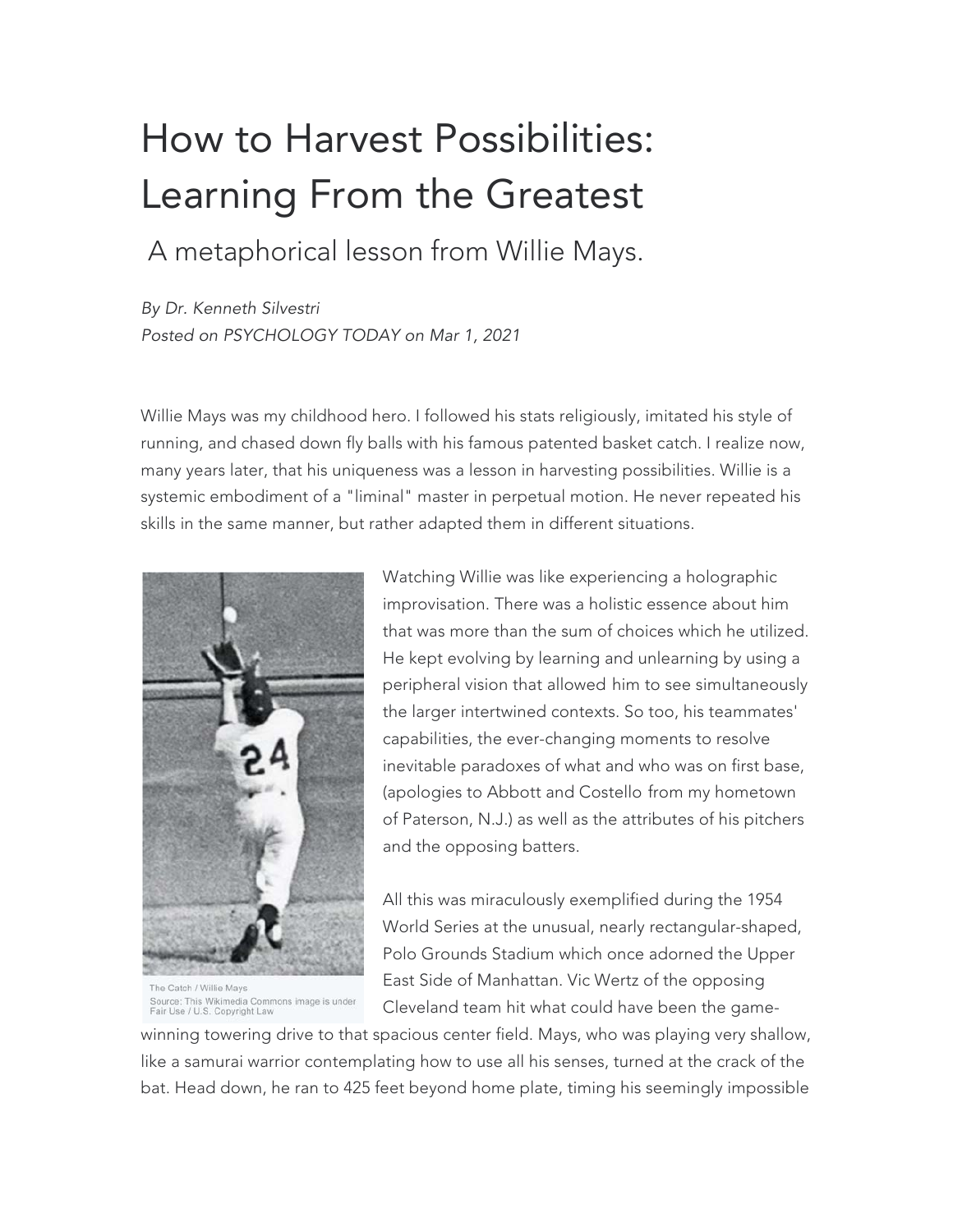behind-the-shoulder catch. Willie immediately twirled around off balance throwing the ball with amazing accuracy, distance, and the usual flare of losing his cap. He stopped the runners (one of whom was the famous Larry Doby also from my hometown of Paterson, NJ) from scoring.

What's the takeaway? We can benefit when we learn from each other in our quest for self-fulfillment. Stories and metaphors such as above prime our subconscious, that collective reservoir of all that was ever said, good, bad, or witnessed. Carl Jung felt that resolving the ever-present conflicts, contradictions, or paradoxes arising from that process can be a segue to finding the meaning of self.

Based on my experience of working as a systemic psychotherapist for the past 40 years, a participant-observer with thousands of situations to draw from, Willie Mays demonstrated the benefits of having a peripheral vision and that ultimately, we cannot make needed differences alone. Willie knew that it takes two to know one and many to know many for his team to form a harmonious outcome.

The wisdom from this holistic opportunity is to understand how we are connected rather than just recognizing our connections. It is about getting in the sometimes-messy interactions that lie in between our relationships and for that matter within all the parts and institutions that need nurturing. Attempting solutions that try to improve the parts without seeing how the whole team is interdependent only brings fragmentation and pain. However, the availability of seeing things in context and the opportunity to improvise at those moments of transition, as Willie Mays exemplified is a good metaphor for us to experience the connecting patterns and evolve within our complex world.

Here are some inductions to harvest possibilities from the long-gone soil of the Polo Grounds and beyond:

- Have a lens that can "zoom-in-and-out" to see the variations of the playing field with a wider perspective, as Willie did while tending to his role in the spacious outfield of the Polo Grounds. In what ways can you reimagine conflicts in your life?
- Create a safe supportive context to communicate with warmth and kindness remembering that it is a team effort where we are each needed to play in